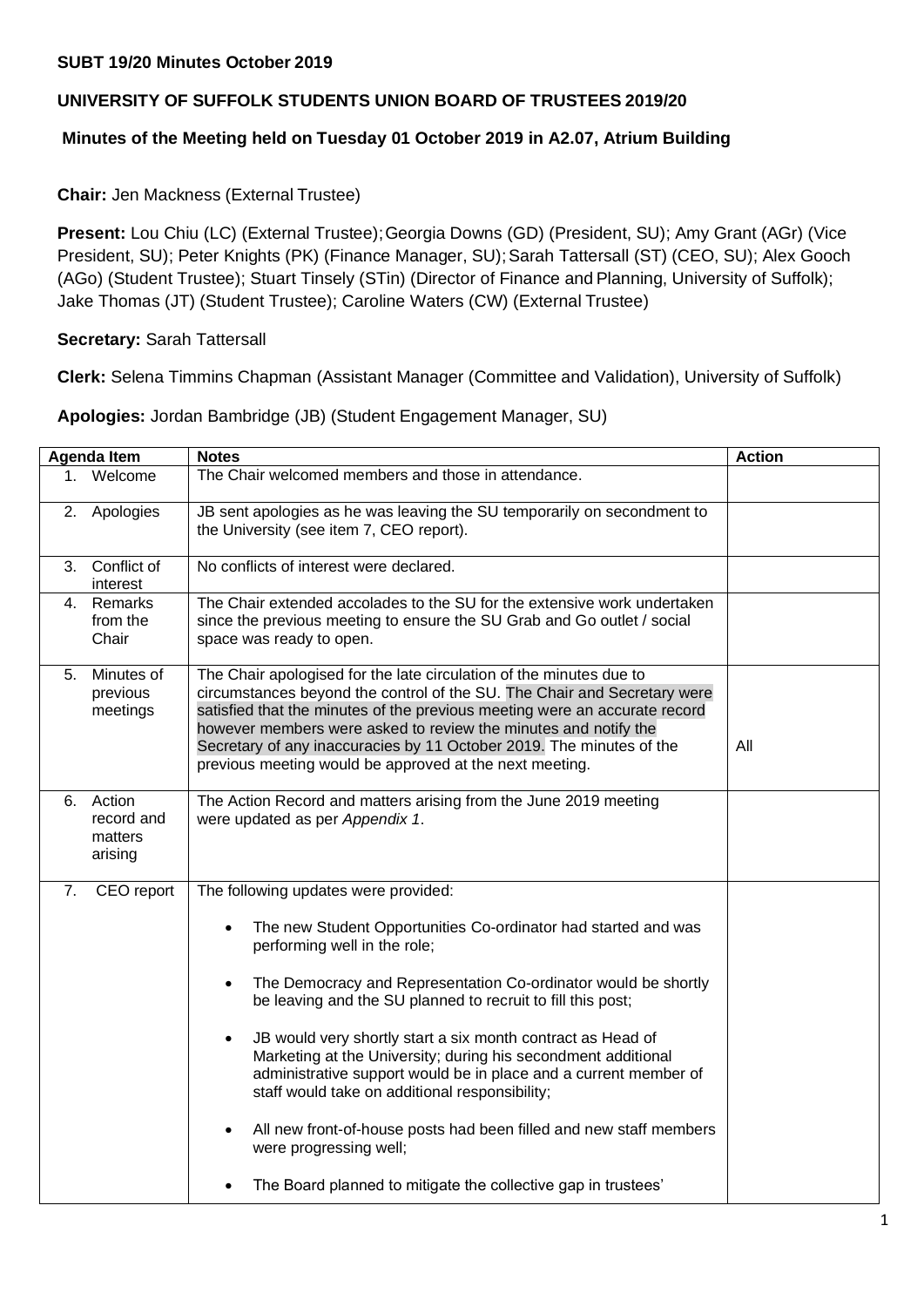|                 | commercial knowledge by appointing a candidate with the requisite<br>background as well as by requesting NUSL support;                                                                                                                                                                                                                                                                                                                                                                                                                                                                          |           |
|-----------------|-------------------------------------------------------------------------------------------------------------------------------------------------------------------------------------------------------------------------------------------------------------------------------------------------------------------------------------------------------------------------------------------------------------------------------------------------------------------------------------------------------------------------------------------------------------------------------------------------|-----------|
|                 | Feedback on the new shop had been positive                                                                                                                                                                                                                                                                                                                                                                                                                                                                                                                                                      |           |
|                 | Clothing at the shop was also selling well however these transient<br>sales could not be factored into sustainability predictions;                                                                                                                                                                                                                                                                                                                                                                                                                                                              |           |
|                 | Sales at the shop would need to increase in order to meet targets.                                                                                                                                                                                                                                                                                                                                                                                                                                                                                                                              |           |
|                 | Following routine updates, the Board expressed concern regarding the<br>ability of the SU to fulfill their obligations to students in the absence of<br>two key members of staff. The Board were equally concerned with the<br>well-being and resilience of remaining SU staff. PK explained that once<br>the shop was fully established it would not be as great a drain on staff<br>resource. As well, the staff shortage had been identified as a risk with<br>controls in place and in development. Should JB not return from<br>secondment, a replacement member of staff would be sought. |           |
|                 | The Board acknowledged this response but asked whether the SU had<br>considered advertising JB's role as a secondment opportunity, for<br>example within the NUS Workplace community. The SU agreed to<br>consider this.                                                                                                                                                                                                                                                                                                                                                                        | <b>ST</b> |
|                 | The Board asked if there was a contingency plan should, for example,<br>ST leave the SU or for any reason be unable to fulfill her role. The SU<br>explained that there was a business continuity plan in place as well as<br>the risk register and further explained that the current situation was<br>exceptional due to the additional workload associated with the opening<br>of the shop.                                                                                                                                                                                                  |           |
|                 | The Board noted that they would assist the SU as and when necessary<br>but asked that the SU be proactive in ensuring appropriate internal<br>contingency plans were in place. It was therefore agreed that a copy of<br>the business contingency plan be circulated for members' review.                                                                                                                                                                                                                                                                                                       | <b>ST</b> |
|                 | With regard to the shop, it was reported that stationery and Christmas<br>stock would be ordered. The SU planned be cautious with regard to<br>overstocking, however.                                                                                                                                                                                                                                                                                                                                                                                                                           |           |
|                 | Members queried whether there was an allowance in the budget for<br>shop waste and theft. The SU explained that there was not but that they<br>would consider this following additional consultation as well as the first<br>shop inventory (due to take place within the week). Members asked the<br>SU to provide an update on this matter.                                                                                                                                                                                                                                                   |           |
| Executive<br>8. | The following presidential campaign updates were provided:                                                                                                                                                                                                                                                                                                                                                                                                                                                                                                                                      | <b>ST</b> |
| report          | A key campaign had been achieved with the successful<br>opening of the shop;                                                                                                                                                                                                                                                                                                                                                                                                                                                                                                                    |           |
|                 | GD would meet with the Head of Quality Enhancement at the<br>University with the aim of progressing the campaign for<br>students to receive feedback in a more timely manner;                                                                                                                                                                                                                                                                                                                                                                                                                   | GD        |
|                 | A bid to the University's Student Experience Group (SEG) to<br>support Sofia, the Suffolk online feedback tool, had been<br>successful and the funding would be used to hire an intern to<br>support the launch of Sofia                                                                                                                                                                                                                                                                                                                                                                        |           |
|                 | An additional bid to SEG to fund a course rep reward scheme<br>had also been successful;                                                                                                                                                                                                                                                                                                                                                                                                                                                                                                        |           |
|                 |                                                                                                                                                                                                                                                                                                                                                                                                                                                                                                                                                                                                 |           |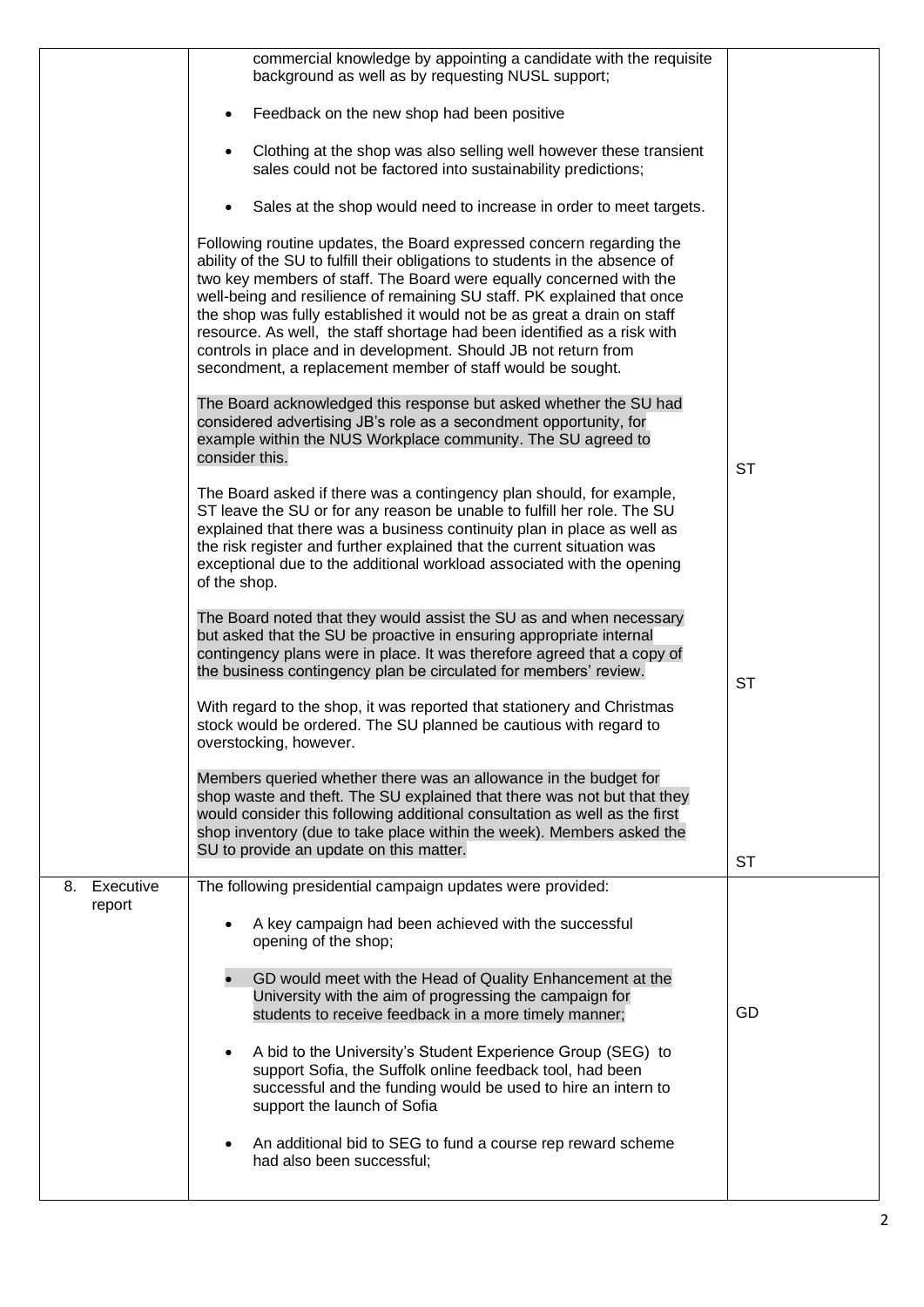|                   | Recruitment for course reps was underway;<br>$\bullet$                                                                                                                                                                                                                                                                                                                                                  |     |
|-------------------|---------------------------------------------------------------------------------------------------------------------------------------------------------------------------------------------------------------------------------------------------------------------------------------------------------------------------------------------------------------------------------------------------------|-----|
|                   | It was noted that whilst the SU was not heavily involved with<br>$\bullet$<br>course reps at the Partner colleges, they did offer support;                                                                                                                                                                                                                                                              |     |
|                   | The SU planned to trial an online induction for course reps at<br>London School of Commerce (LSC) with the aim of offering this<br>resource to Partner colleges in future.                                                                                                                                                                                                                              |     |
|                   | The following vice-presidential campaign updates were provided:                                                                                                                                                                                                                                                                                                                                         |     |
|                   | A key campaign had been achieved with the successful<br>opening of the social space adjoining the shop;                                                                                                                                                                                                                                                                                                 |     |
|                   | AGr and the Head of Student Services at the University had<br>met with developers of the SilverCloud online mental health<br>programme and had been given demos and access to the<br>SilverCloud app;                                                                                                                                                                                                   |     |
|                   | The University Vice-Chancellor planned to launch a well-being<br>working group; AGr expected both to be a member and to<br>launch and promote the SilverCloud app as part of the group's<br>work;                                                                                                                                                                                                       |     |
|                   | As the outcome of an unsuccessful bid to SEG to fund student<br>laundry facilities, it had been agreed AGr would further explore<br>the national issue of affordable student accommodation laundry<br>facilities with Athena Hall and with SEG.                                                                                                                                                         | AGr |
|                   | The Board was pleased with the progressed made on the presidential<br>and vice-presidential campaigns.                                                                                                                                                                                                                                                                                                  |     |
|                   | An update on the Freshers' Fair that had taken place in September was<br>provided. Positive feedback had been received and the highest<br>attendance in the history of the event had been recorded. It was<br>thought that the new venue had helped with student engagement. It<br>was also thought that continuing to hold Freshers' activities over the                                               |     |
|                   | course of one week would be beneficial to student engagement. The<br>SU agreed to feed this observation back to SEG.                                                                                                                                                                                                                                                                                    | ST  |
| Finance<br>9.     | The first month of the 2019-20 academic year had generated an<br>exceptional surplus due to a number of factors, including receipt of the<br>expected block grant deposit; Freshers' Fair invoicing occurring ahead of<br>schedule; and payment last academic year of insurance fees due for the<br>current academic year. The SU had also paid fewer wages than budgeted<br>due to staffing vacancies. |     |
|                   | PK cautioned members that the surplus was not expected to continue in<br>future months, but advised that the budget for 2019-20 was more robust<br>than the one for the previous year. This confidence was due in part to<br>experience gained in 2018-19 as well as the increased block grant.                                                                                                         |     |
|                   | Members queried the current position on reserves and it was reported that<br>£120,000.00 was reserved. Members were satisfied with this position.                                                                                                                                                                                                                                                       |     |
|                   | Members also queried the position on staff wages. It was reported that the<br>SU planned to make use of the entire staffing budget rather than saving<br>money due to staffing vacancies. It was noted that spending the budget<br>would create a savings in time and human resource as well as ensure the<br>SU could offer relevant services to students. Members were pleased with<br>this position. |     |
| 10. Risk register | Significant changes had occurred within the SU since June 2019 and ST                                                                                                                                                                                                                                                                                                                                   |     |
|                   |                                                                                                                                                                                                                                                                                                                                                                                                         |     |